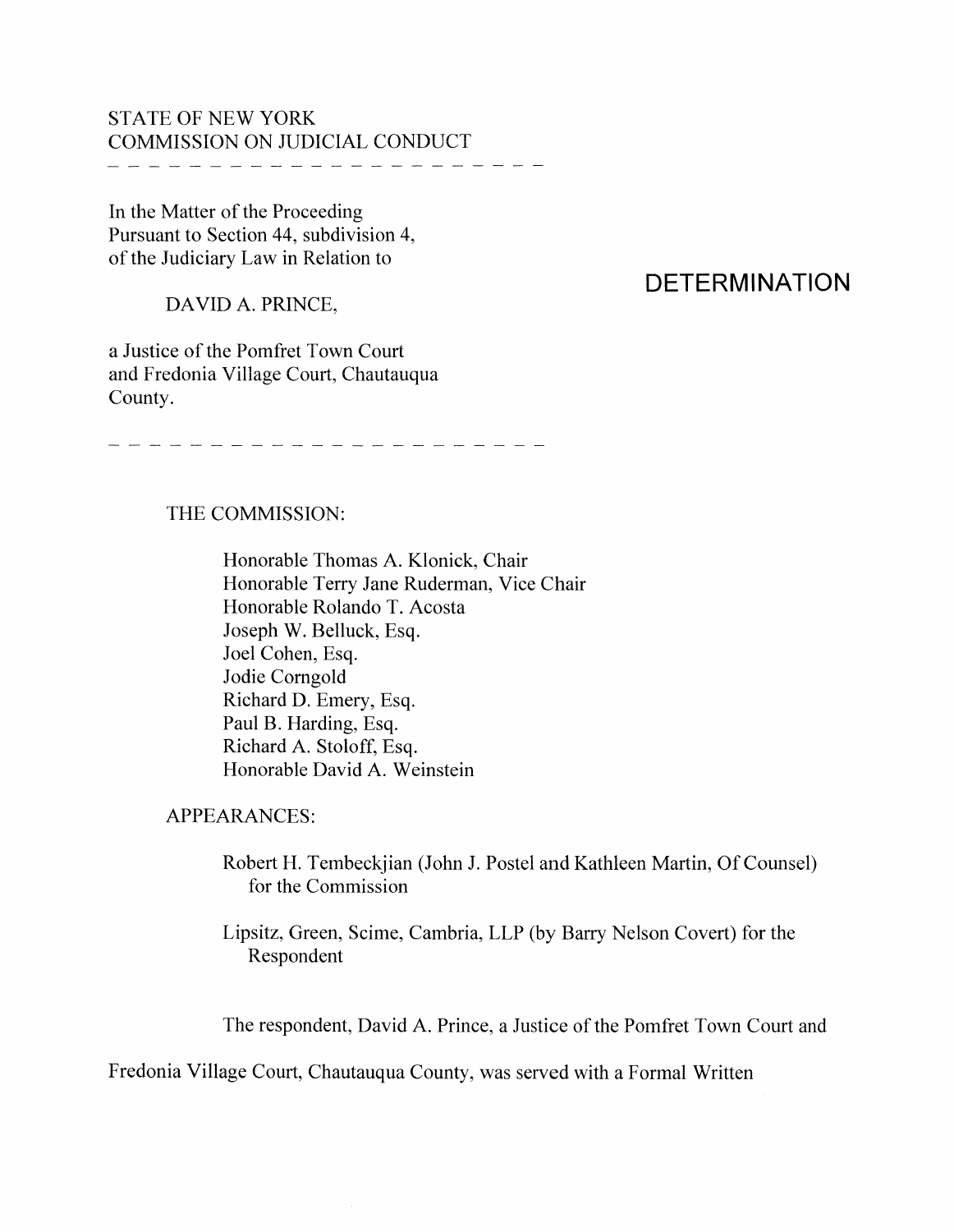Complaint dated October 31, 2013, containing two charges. The Formal Written Complaint alleged that during an arraignment on charges arising out of a domestic dispute, respondent failed to advise a defendant of his right to assigned counsel, made statements that appeared to prejudge the case, and made discourteous, inappropriate statements to the alleged victim.

On December 9,2013, the Administrator, respondent's counsel and respondent entered into an Agreed Statement of Facts pursuant to Judiciary Law  $\S 44(5)$ , stipulating that the Commission make its determination based upon the agreed facts, recommending that respondent be admonished and waiving further submissions and oral argument.

On December 12, 2013, the Commission accepted the Agreed Statement and made the following determination.

1. Respondent has been a Justice of the Pomfret Town Court, Chautauqua County, since 1990, and a Justice of the Fredonia Village Court, Chautauqua County, since 1997. His current term as Pomfret Town Justice expires on December 31, 2015, and his current term as Fredonia Village Justice expires on April 1, 2017. He is not an attorney.

As to Charge I of the Formal Written Complaint:

2. On January 30, 2012, R. G., the father of A. G., called the Fredonia Police Department regarding an alleged domestic dispute between Ms. G. and her live-in boyfriend, C. M. When Fredonia Village police officers arrived at Ms. G.'s home, Mr.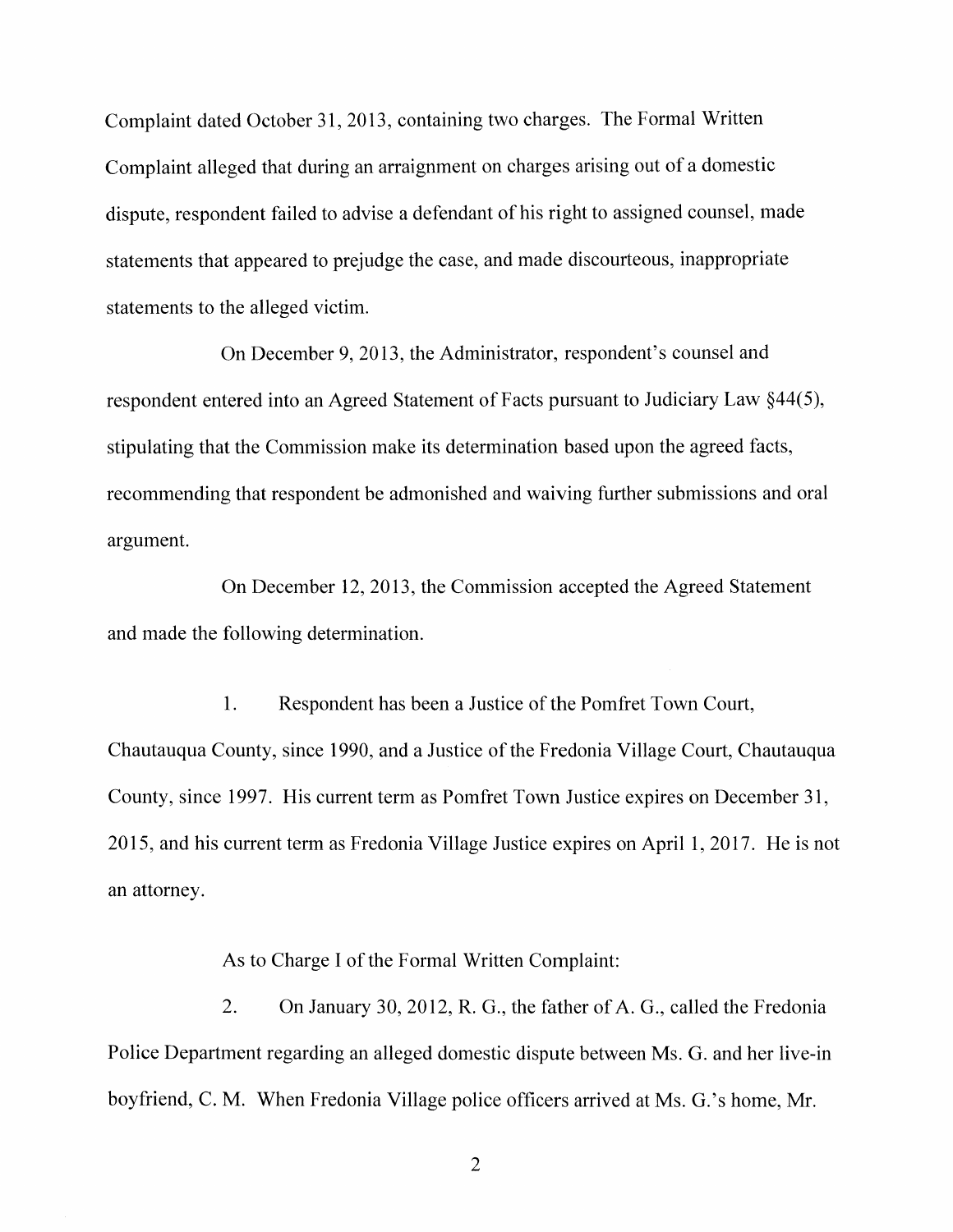M. was no longer there.

3. Ms. G. signed a supporting deposition alleging that there had been an altercation in which Mr. M. screamed profanities, forced open a door to her room and later shoved her into the kitchen table.

4. Mr. M. was charged with Criminal Mischief in the Fourth Degree, in violation of section 145.00 of the Penal Law, and Harassment in the Second Degree, in violation of section 240.26 of the Penal Law.

5. On January 31, 2012, respondent signed an arrest warrant for Mr. M. in connection with the incident.

6. On February 26, 2012, Fredonia Village Police Officer Mike Hodkin arrested Mr. M. and gave him an appearance ticket for February 29, 2012.

7. On February 29, 2012, respondent presided over the arraignment of the defendant in *People* v C. *M.* At arraignment, respondent failed to advise Mr. M. of his right to assigned counsel and made statements in which he appeared to have prejudged Mr. M.'s case, as indicated in the following paragraphs.

8. Respondent failed to advise Mr. M. of his right to assigned counsel as required by section  $170.10(3)(c)$  of the Criminal Procedure Law.

9. Upon learning that Ms. G., who was present in court for the arraignment, did not wish to pursue charges against Mr. M., respondent called her to the bench and said:

> "You want to drop these charges now after what he's accused of doing? Why would you want to subject your children to that, or yourself, to that type of person?"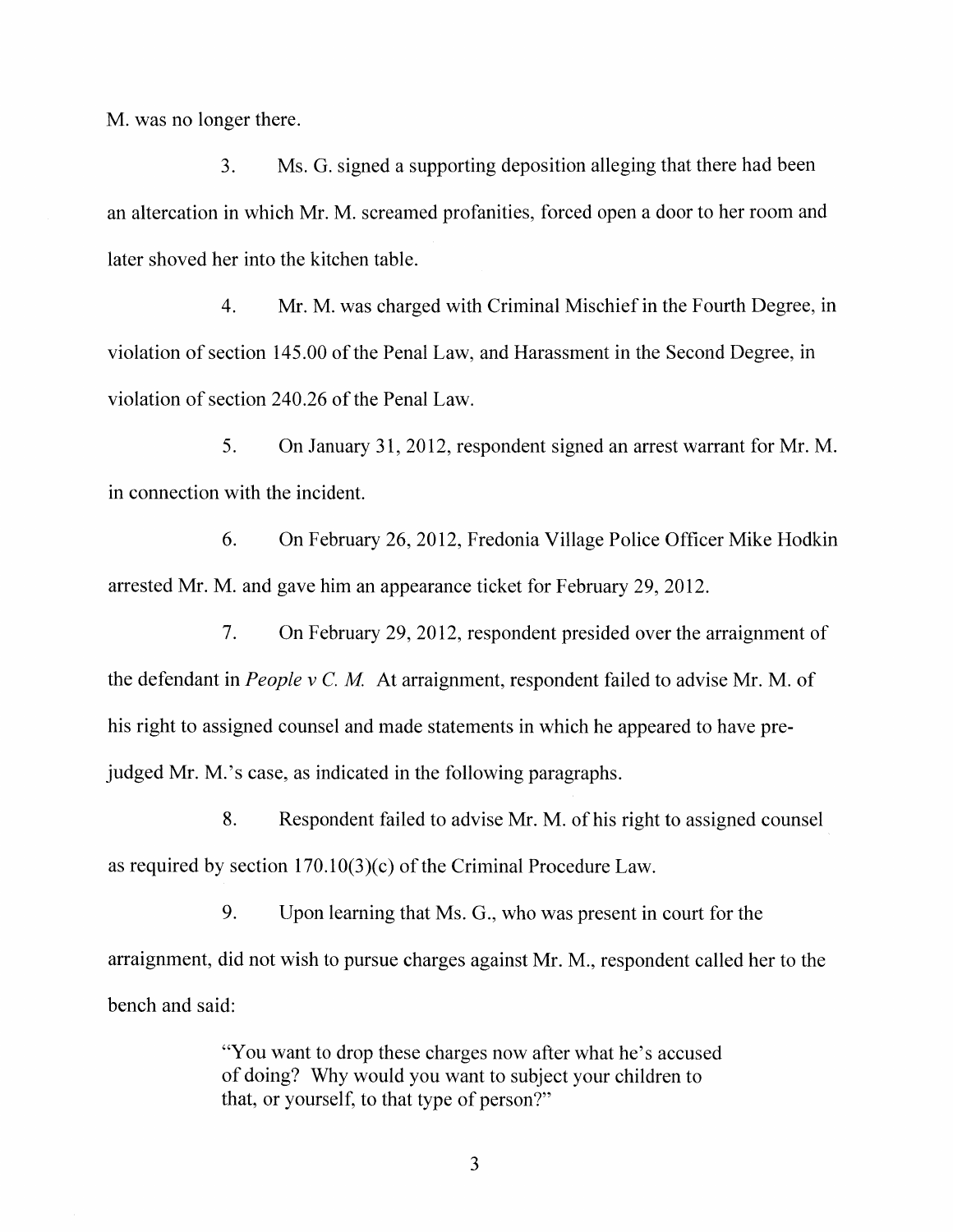10. When Ms. G. told respondent that she did not think Mr. M. would cause any further violent incidents, respondent said:

> A. "Let me, let me just tell you something. I'm almost 70 years old. I've been doing this for 45 years and it doesn't stop. This is not going to happen to those kids."

B. "If you don't want to put your children first, then we will. We're not dismissing the charges."

11. Shorily thereafter, when the defendant in an unrelated traffic matter thanked respondent for "helping them kids," respondent replied, "Isn't that terrible?" When the defendant then said, "Sickening. And ... she just stands there and looks at ... you," respondent replied, "Unbelievable."

As to Charge II of the Formal Written Complaint:

12. On February 29,2012, in presiding over the arraignment in *People* v

c. *M* on charges stemming from an alleged domestic violence incident, respondent spoke to the alleged victim, A. G., in an angry and discourteous manner and threatened to take action to have the victim's children taken from her home, because of her expressed desire not to pursue the criminal charges.

13. Upon learning that Ms. G. did not wish to pursue charges against

Mr. M., respondent called her to the bench and stated, in a harsh and angry tone:

"Here's what bothers me. You have two children. Is that not true? \*\*\* "You've gone through a divorce, is that correct? \*\*\* "Now, you're subjecting your children, with this individual."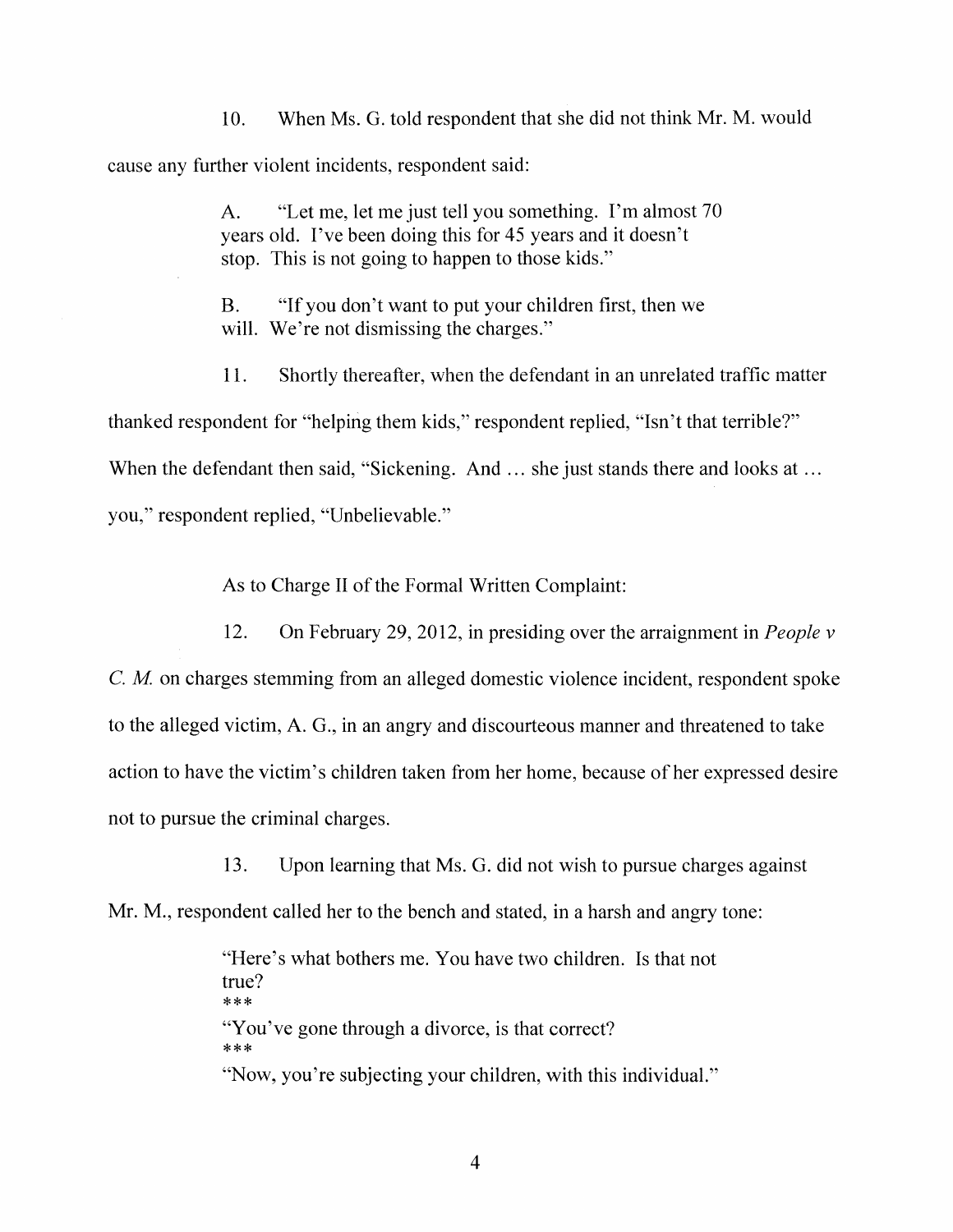14. Referring to Ms. G.'s supporting deposition, respondent said to her,

in a harsh and angry tone:

"In your statement, let Ine read what it says in your statement. That during this confrontation, he called you an f'ing c, okay, and when you went into the bedroom-look at me when I'm talking to you, and when you went into the bedroom to check on your children, they were under the covers crying. Here's what's going to happen, if you're going to continue to subject those children to this type of environment, 1'm turning you into the state authority for the protection of children. Do you understand me? Your first obligation is your kids. Do you understand me?"

15. Respondent then demanded of Ms. G., "Why would you want to

subject your children to that, or yourself, to that type of person? Answer me."

16. Respondent also stated to Ms. G., "If you don't want to put your

children first, then we will. We're not dismissing the charges."

17. When Mr. M. pleaded not guilty and indicated that he wanted to go

to trial, respondent replied, "So, I am, it leaves me no choice but to contact child protection."

Additional Factors

18. Respondent has no previous disciplinary history over his lengthy career on the bench.

19. Respondent has been cooperative and contrite throughout the Commission inquiry.

20. Notwithstanding that he was motivated by concerns for the safety of Ms. G. and her children, respondent realizes that such concerns do not excuse his failure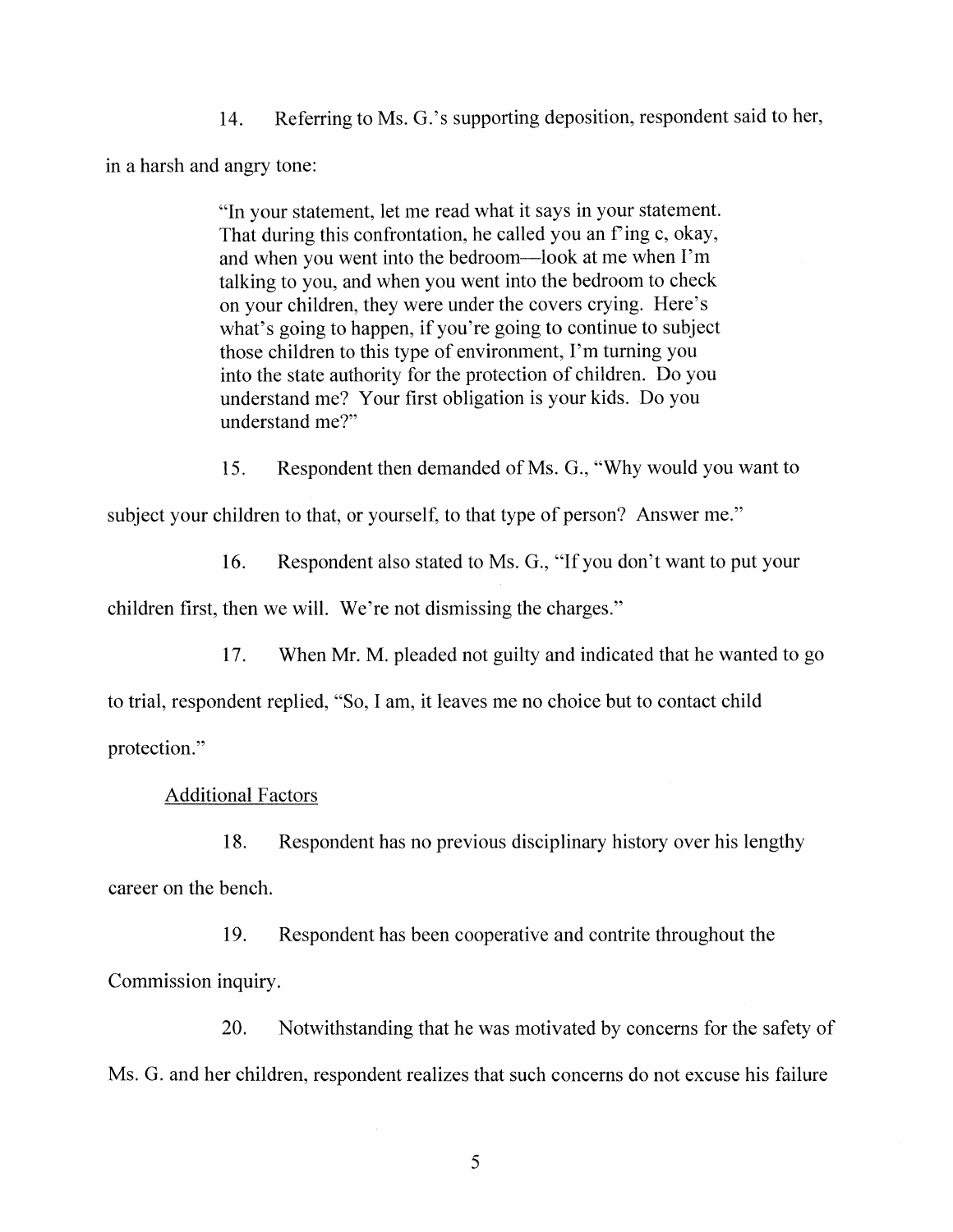to effectuate a defendant's rights and otherwise act fairly and impartially. He regrets his failure to abide by the applicable Rules in this instance and pledges henceforth to abide by them faithfully.

Upon the foregoing findings of fact, the Commission concludes as a matter of law that respondent violated Sections 100.1,  $100.2(A)$ ,  $100.3(B)(1)$ ,  $100.3(B)(3)$  and  $100.3(B)(4)$  of the Rules Governing Judicial Conduct ("Rules") and should be disciplined for cause, pursuant to Article 6, Section 22, subdivision a, of the New York State Constitution and Section 44, subdivision 1, of the Judiciary Law. Charges I and II of the Formal Written Complaint are sustained, and respondent's misconduct is established.

In handling the arraignment in *People* v. C. *M,* involving charges arising out of a domestic dispute, respondent failed to advise the defendant of the right to assigned counsel, made statements that appeared to prejudge the case, and made harsh, discourteous comments to the complaining witness. Respondent's conduct violated basic tenets of fairness in the administration of justice and a judge's obligation to be an exemplar of neutrality and courtesy in court proceedings.

The right to counsel is a fundamental constitutional and statutory right, and it includes in all criminal cases the right to have an attorney assigned if the defendant is financially unable to retain counsel. At arraignment, a judge is required *inter alia* to advise a defendant of the right to assigned counsel and to "take such affirmative action as is necessary to effectuate" the defendant's rights (CPL §§170.l0[3][c], 170.l0[4][a]; *see Matter* of *Bauer*, 3 NY3d 158 [2005]). By ignoring this important responsibility,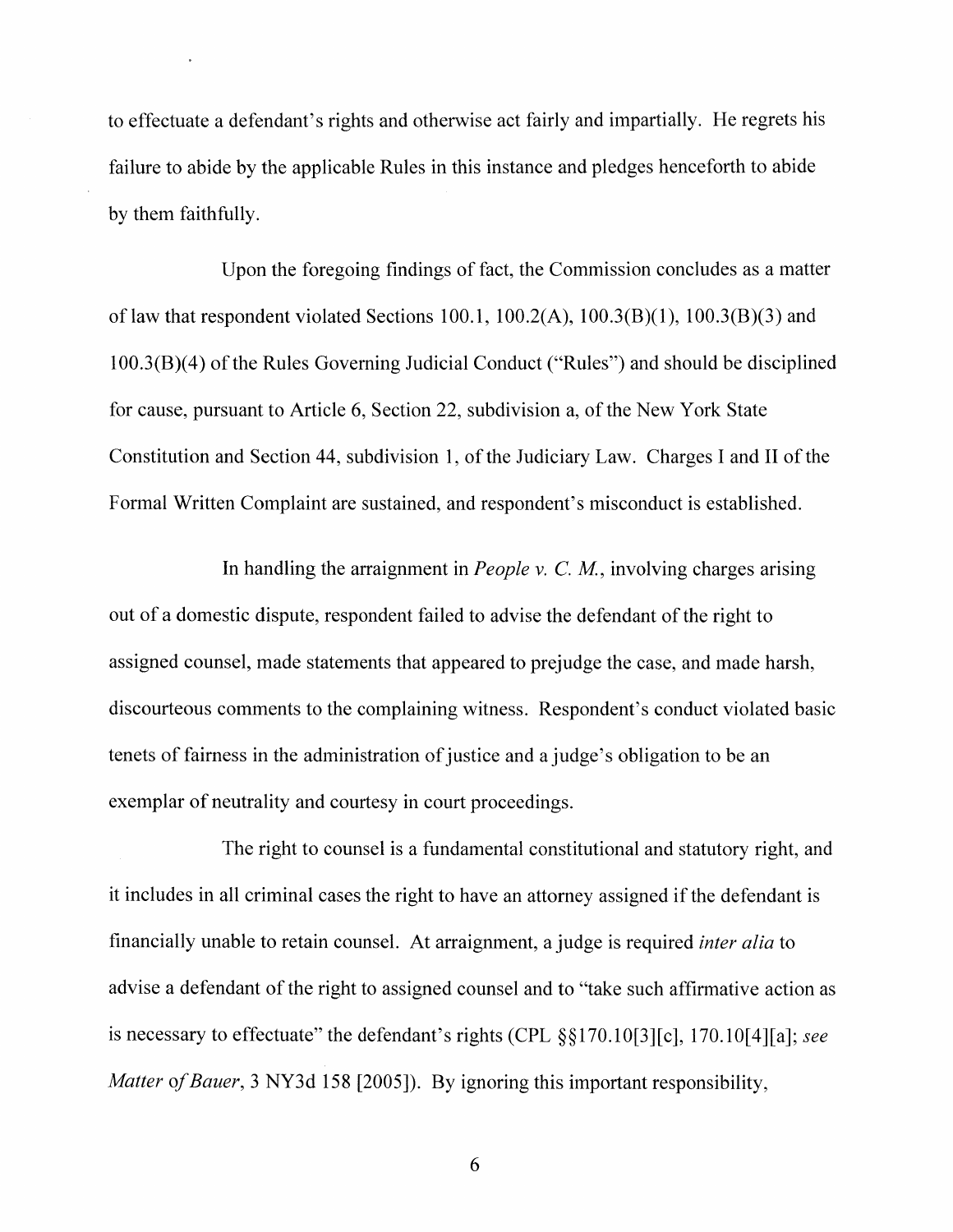respondent violated his ethical obligation to be faithful to the law (Rules, §100.3[B][I]).

Respondent also made statements in which he appeared to presume that the defendant had engaged in the conduct charged, including asking the complaining witness, "Why would you want to subject your children... or yourself, to that type of person?" At an arraignment, before a defendant's guilt or innocence has been adjudicated, a judge must be, and appear to be, impartial and avoid making any statements that convey the appearance of bias or prejudgment. As the Court of Appeals stated: "The ability to be impartial is an indispensable requirement for a judicial officer. Equally important is the requirement that a Judge conduct himself in such a way that the public can perceive and continue to rely upon the impartiality of those who have been chosen to pass judgment on legal matters involving their lives, liberty and property" (Matter of Sardino, 58 NY2d 286, 290-91 [1983]; see also Matter of Austria, 1996 NYSCJC Annual Report 51; Matter *a/Wylie,* 1991 NYSCJC Annual Report 89).

Domestic violence is a serious social problem with major implications for the health and safety of women and children, and such cases present significant challenges for the courts.<sup>1</sup> A judge is required to protect the defendant's rights and to preside in each case as a neutral arbiter, not as an advocate or therapist, but is also required to be sensitive to the complex and difficult issues presented in such cases, including that the victim may be ambivalent or fearful about cooperating with the legal

<sup>&</sup>lt;sup>1</sup> See Hon. Judith S. Kaye and Susan K. Knipps, "Judicial Responses to Domestic Violence: The Case for a Problem Solving Approach," 27 Western S1. Univ. L. Rev. 1 (1999-2000); *see also* Hon. Marjory D. Fields, "Practical Ideas for Trial Judges in Domestic Violence Cases," 35 *The Judges' Journal* 32 (1996).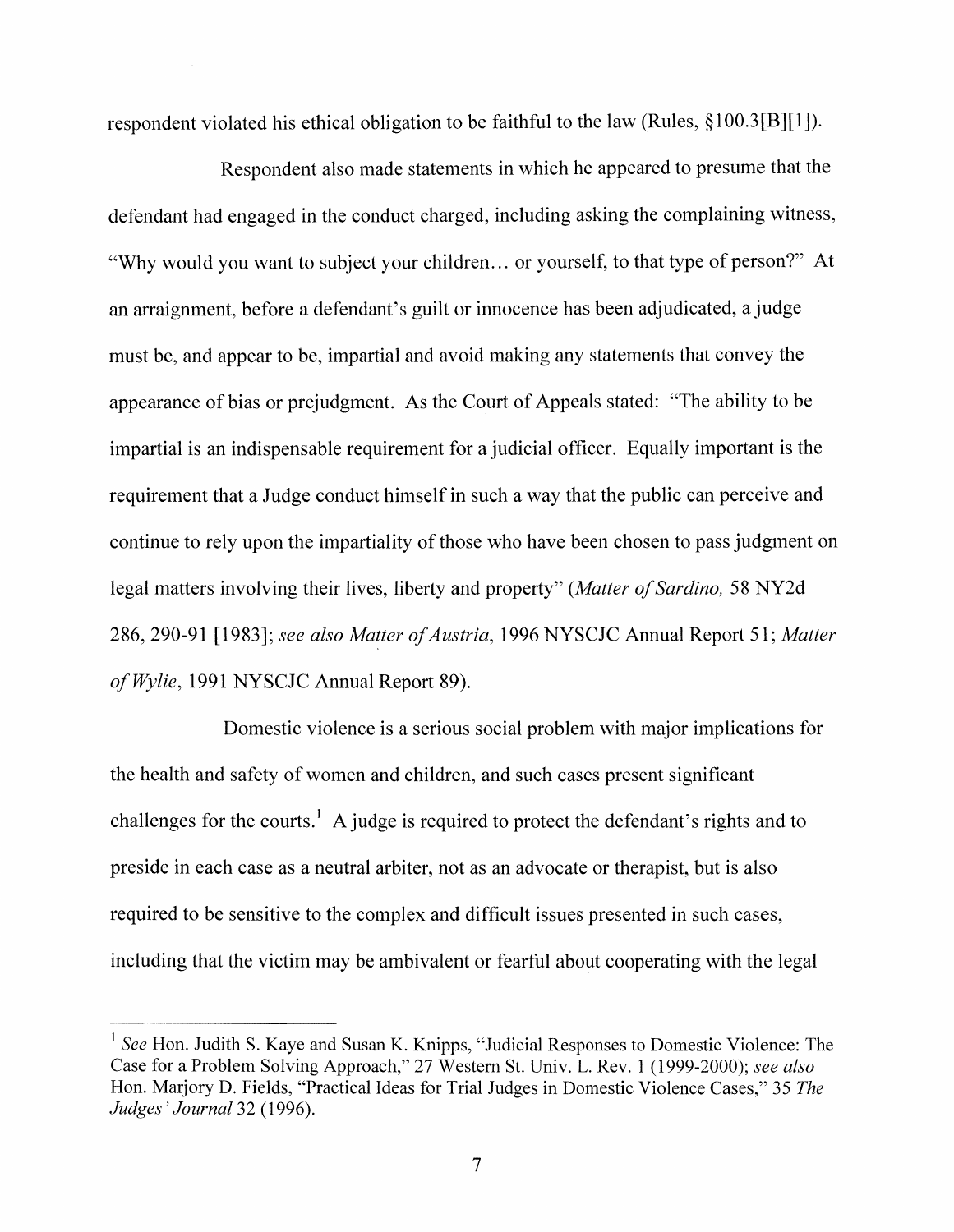process. Respondent's inappropriate statements about the complaining witness' desire not to pursue the charges were inconsistent with the dignity, patience and impartiality required of judges (Rules,  $\S 100.3[B][3]$ ).

While it has been stipulated that respondent "was motivated by concerns for the safety" of the alleged victim and her children, it was not his responsibility either to align himself with the prosecutor against the defendant or to lecture or threaten the complaining witness in an angry, discourteous manner. Under the circumstances, telling her that abusive conduct "doesn't stop" and affects children in the household could only be perceived as biased and sharply disapproving of her choices. Explaining the procedures in a neutral, considerate way and indicating that she should discuss with the District Attorney's office her desire not to pursue the charges would have been far more appropriate than expressing his concerns in a harsh, angry tone and berating and threatening her in open court ("'If you don't want to put your children first, then we will"). While it is entirely appropriate for a judge to make inquiries of a complaining witness to determine whether the witness' decision not to testify is voluntary and not the result of coercion, treating an alleged victim harshly for being reluctant to cooperate in the prosecution may have the effect of discouraging the individual from seeking protection from the criminal justice system in the future.

It has been stipulated that respondent now realizes that his concerns for the safety of the alleged victim and her children "do not excuse his failure to effectuate a defendant's rights and otherwise act fairly and impartially."